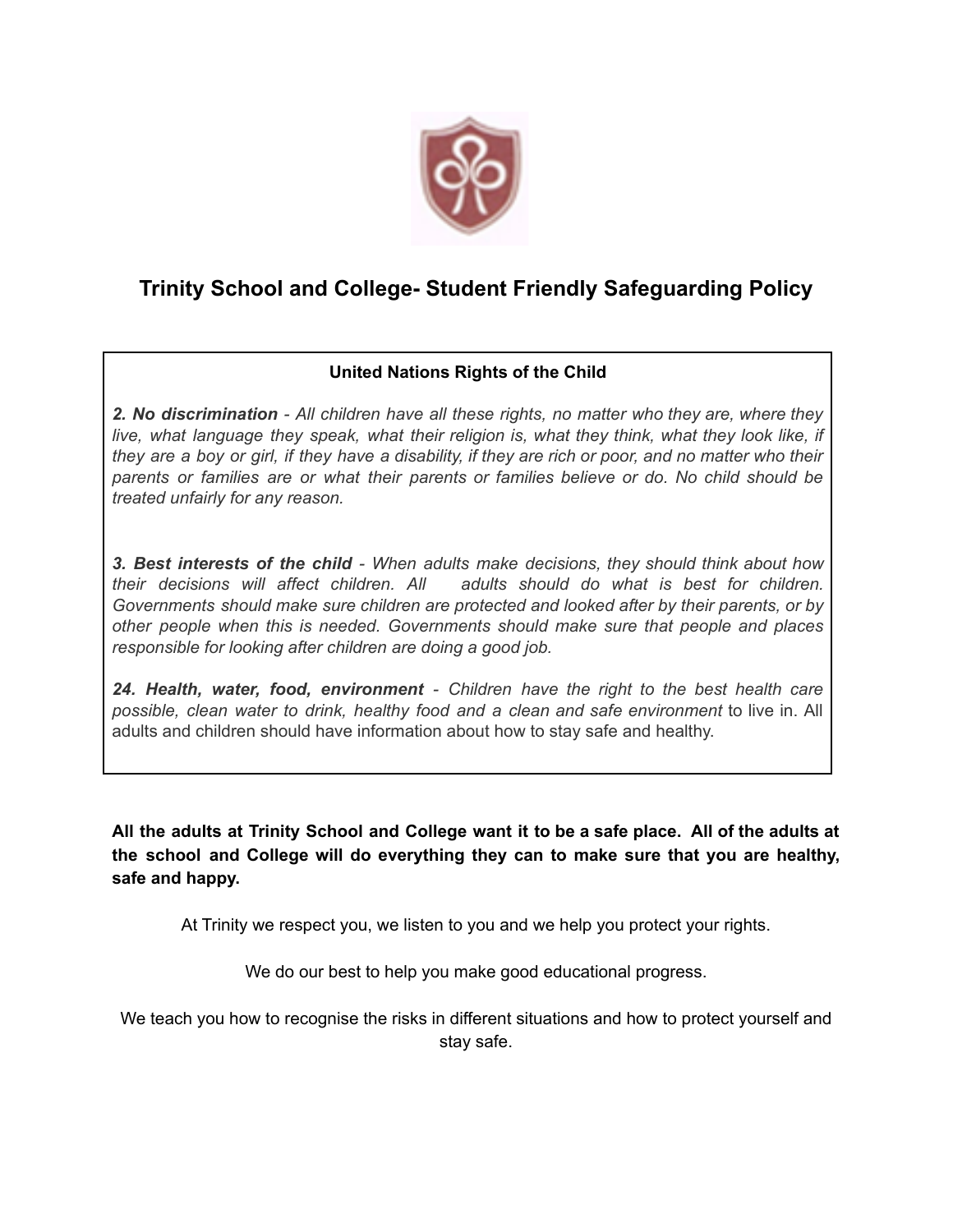#### **Safeguarding means that school staff should**:

- Protect you from harm
- Make sure nothing stops you from being healthy or developing properly
- Make sure you are supported to develop good mental health
- Make sure you are safe and looked after
- Make sure you have the best life chances and can grow up happy and successful

## **How will staff try to protect you?**

- We will always try to provide a safe and secure environment for you to learn and progress
- We will help to make sure that you remain safe at home, as well as at school
- We think it is important for you to know where to get help if you are worried or unhappy about something

## **Who can I talk to if I am worried or I don't feel safe?**

You can talk to any adult in the school or college, but the adults who wear yellow safeguarding or purple wellbeing lanyards have a special responsibility to make sure you feel safe and well cared for.

## **If you need to talk, any adult in school will listen**

If you don't want to speak to someone, you can always send an email to one of the following email addresses and someone will help you. You don't even have to write a message in the email, just you sending a blank email is enough to tell adults that you need some help.

[safeguarding@trinityschoolrochester.co.uk](mailto:safeguarding@trinityschoolrochester.co.uk)

[bullying@trinityschoolrochester.co.uk](mailto:bullying@trinityschoolrochester.co.uk)

[wellbeing@trinityschoolrochester.co.uk](mailto:wellbeing@trinityschoolrochester.co.uk)

#### **Abuse**

When someone hurts you it can be called abuse. This is when someone does something to you that is harmful, unpleasant or painful like: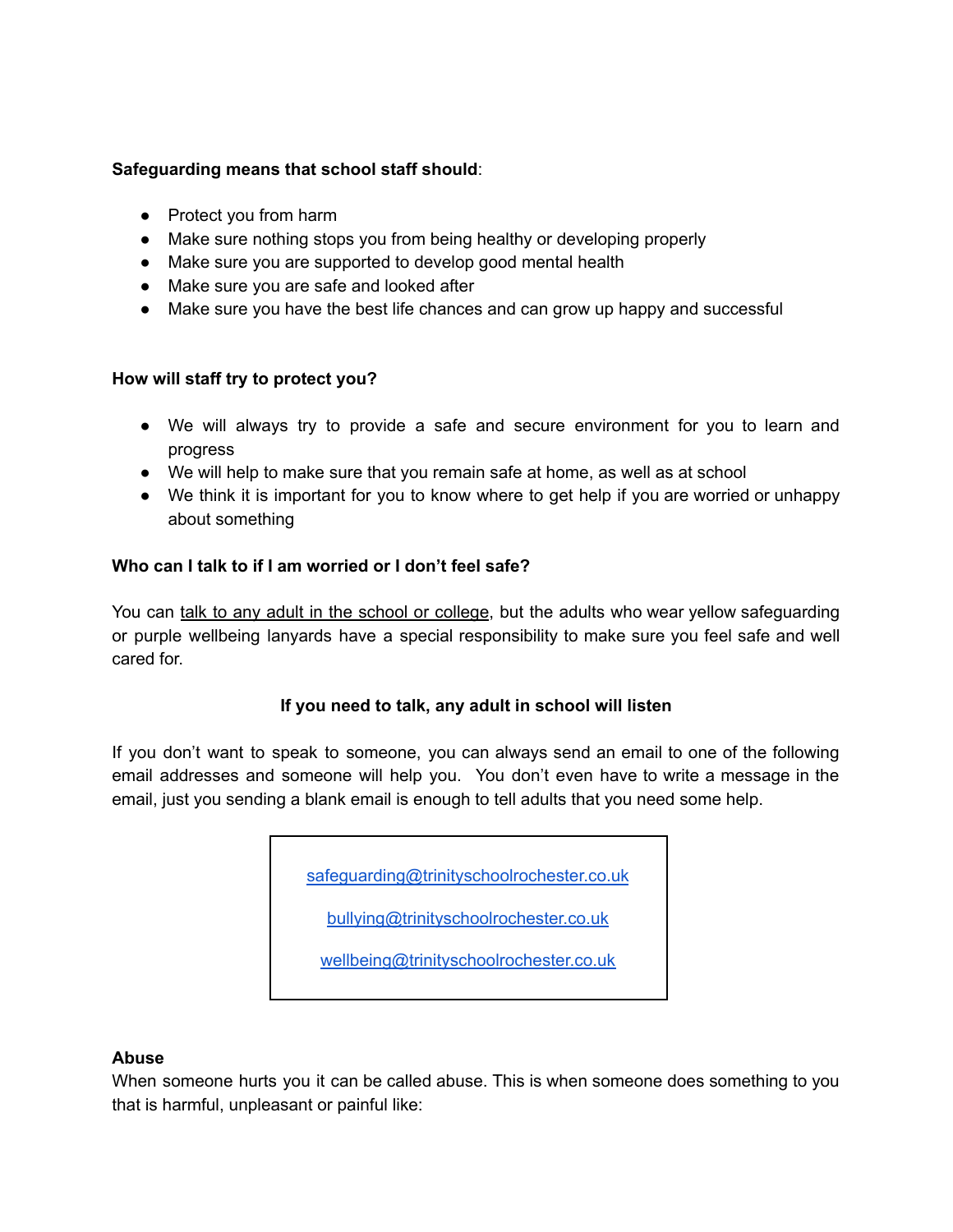- If someone deliberately hits you, hurts you, injures you or humiliates you in different ways.
- If someone says or does something that makes you feel bad about yourself or hurts your feelings which makes you feel scared, sad, upset or frightened.
- If someone shouts, threatens, hits or hurts someone you love whilst you are around which makes you scared, unhappy or worried.
- If someone doesn't take proper care of you so you feel abandoned, lonely or neglected. You might not be able to eat or wash regularly, or you might not be able to come to school every day or on time.
- If someone touches you in a way that you don't like for example touching your private parts.
- If someone makes you look at things which make you feel ashamed, embarrassed, uncomfortable or guilty. They may ask you to keep it a secret or give you presents.

#### **Remember:**

**Abuse is never ok and if you are being or have been abused you must remember – it is not your fault. You must always tell someone and they will help it to stop.**

## **What happens if I tell an adult at school or college that something is wrong?**

- Sometimes a member of staff at school will need to check things Mrs Brett or another member of the safeguarding team and then, if they can deal with the issues themselves, they will;
- There are times though when they may need to contact other agencies for support. These may be Children's Social Care (Social Workers) or Police.
- There are lots of other agencies who support children and families as well.
- Staff will talk to you and explain all of this and you can always go and ask staff questions if you are unsure about anything.

## **Visitors, security and safety**

All of the staff at Trinity will do their best to make sure the building is safe for you to learn in and spend time in. We will make sure we know who everyone is in the school and college by asking visitors to sign in at Reception. You will always know who a visitor to the school is because they will have signed in at the Office and be given a visitor lanyard.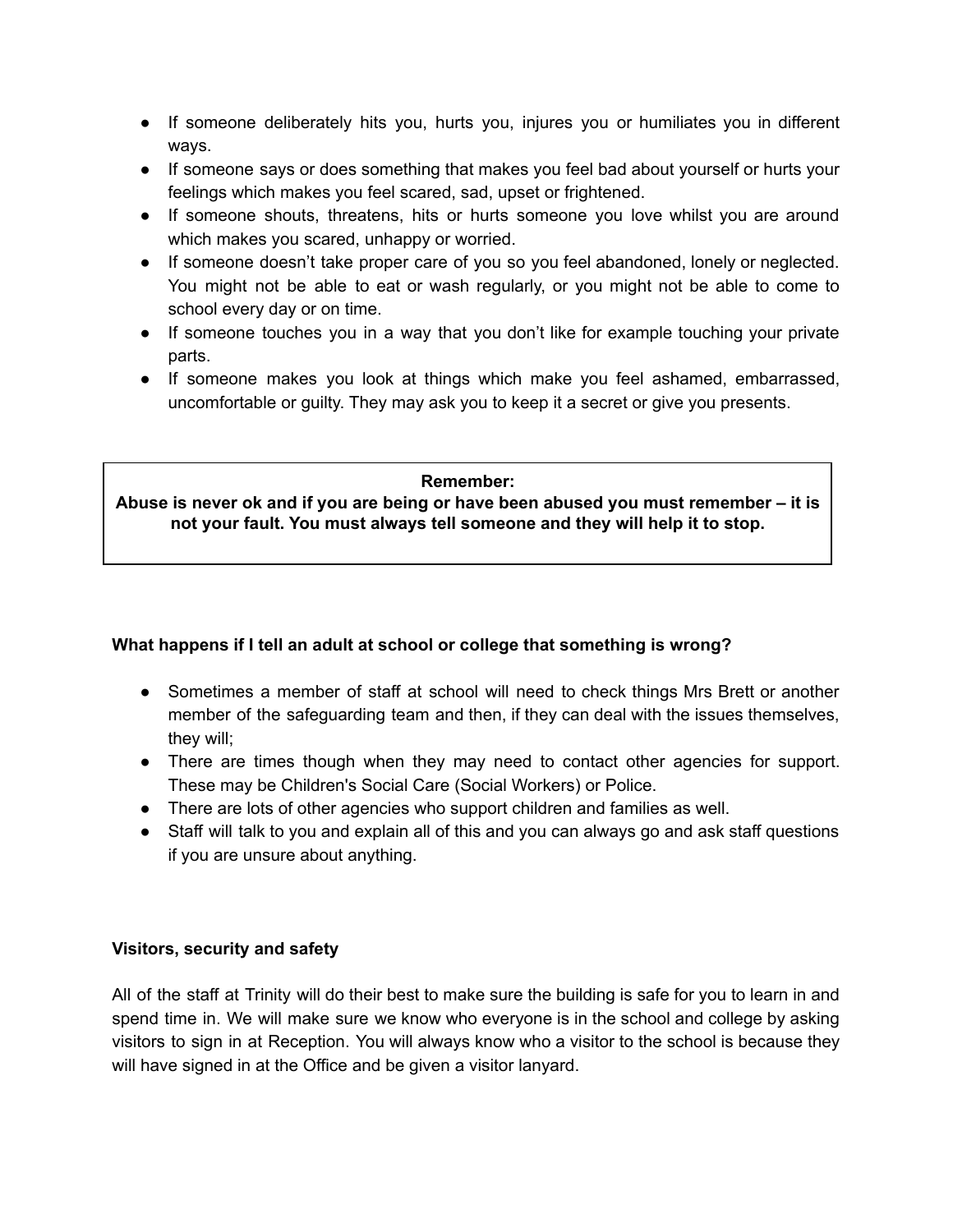All staff and students have access lanyard cards to allow them into school and college buildings. You must never give your lanyard to another student or anyone who does not go to Trinity.

People that we do not know will never be allowed to spend time with you on your own and will not be allowed to walk around the school or college without a member of staff. The buildings and outside areas will be as safe as they can be for you so that you don't hurt yourself, although accidents can happen if you are not careful! Staff will look after you if the fire alarm goes off and will support you to go to the correct place so that staff can keep you safe. You can help staff by walking sensibly, keeping quiet and following the instructions given by staff.

When we leave school or college to go on a trip somewhere, the staff will make sure they can keep you safe wherever you are going. Staff will explain the arrangements for the trips before you leave and you will be given an opportunity to ask questions if you have any.

## **WHAT WE WILL DO**:

- We will do our best to spot if there is a problem. All of the adults in school have had lessons in how to keep everyone safe;
- We will work with other people (including people at home) to help protect you and solve any problems you may have;
- We will listen to you if you want to talk to us and need our help. We will always take you seriously;
- We will support and encourage you and will respect your wishes and views

## **SEXUAL HARASSMENT**

Sexual harassment is where a person or group of people make sexual comments to you, tell you jokes about sex, touch you in a way that makes you feel uncomfortable, ask you for pictures of yourself with no clothes on or send you pictures of themselves without any clothes on. Sexual harassment is very serious and will not be tolerated at Trinity. Sexual harassment can take place when you see someone during the school day and it can happen online or via mobile messaging services. If you think you are being sexually harassed or think someone else is being sexually harassed, you must tell an adult who will get it to stop.

## **IT IS IMPORTANT THAT YOU KNOW:**

- It is never your fault if someone is hurting or abusing you;
- There is always someone who can help you;
- If someone is hurting you, they might also be hurting someone else so it is important that you tell someone to make it stop;
- Every child should enjoy their right to a happy and safe childhood.